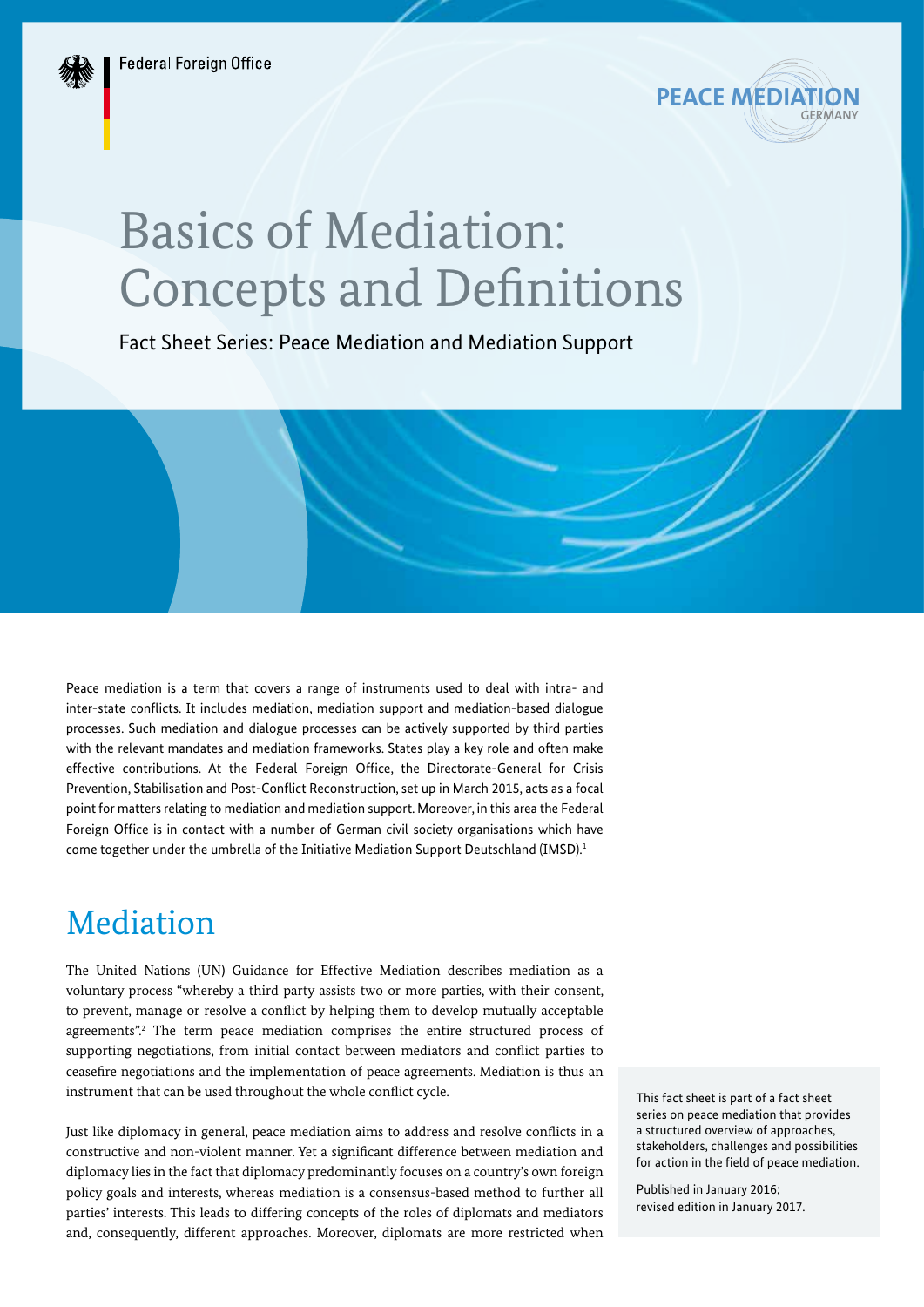it comes to cooperating with certain conflict parties (above all violent non-state actors), whereas mediators are fully able to include any conflict party in mediation processes in appropriate constellations. This is why coordination of diplomacy and mediation offers great potential.3

#### Mediation, a case study: Kenya

The efforts of Kofi Annan's mediation team in Kenya in the spring of 2008 are often cited as an example of the successful deployment of an expert mediation team. The former UN Secretary-General was asked to mediate on behalf of the African Union between the two main political factions in the conflict that broke out following the 2007 presidential elections. During the unrest, many people were displaced and at least 1,500 lives were lost. In order to de-escalate the conflict, the Kenya National Dialogue and Reconciliation Team, which

comprised the Panel of Eminent African Personalities, attempted to bring about cooperative governance and power sharing between the two conflicting parties. Seeking expertise in the field of governmental cooperation between divergent political factions, it asked Germany to share its experience of coalition governments. Dr Gernot Erler, at the time Minister of State at the Federal Foreign Office, was asked to offer expertise as the only representative of a non African country. After months of negotiations, Africa's first grand

coalition was sworn in on 14 April 2008. It helped to de-escalate the situation in both the short and medium term. The reformed constitution, adopted in 2010, served as the basis for the peaceful elections that took place in 2013. The case study of Kenya shows that mediation teams – both professional mediators and eminent figures – can strongly influence the success of peace initiatives. Furthermore, Germany's particular expertise contributed to finding a solution and resolving the conflict.

### Approaches to mediation<sup>4</sup>

In both theory and practice, there are different views regarding the mediator's role and style. The following three approaches are relevant for peace mediation:

Facilitative mediation focuses on organising and facilitating communication between the parties in a non-directive manner, eliciting the underlying interests and needs behind the stated demands and positions. In order not to jeopardise multi-partiality<sup>5</sup>, the mediator refrains from making substantial recommendations or suggestions.

In formulative mediation, the mediator takes a more directive role. In addition to structuring the process and gathering proposed solutions, the mediator offers different options, e.g. by formulating option papers or drafting agreements. As in facilitative mediation the consent of the parties is seen as essential.

The focus of power-based mediation lies in using the mediator's leverage in order to reach an agreement. A strong mediator deploys his power and uses strategic tactics. The conflict parties are encouraged to agree through threats of punishment and promises of reward (carrot and stick approach).

In practice, there is not always a clear-cut difference between these methods, and different mediation actors can use these approaches or combinations thereof at different stages of the mediation process. While the UN Guidance for Effective Mediation emphasises consent of the conflict parties, impartiality of the mediator and inclusivity of the process as mediation fundamentals $\mathfrak{s}$ , these elements are not always met in all the approaches.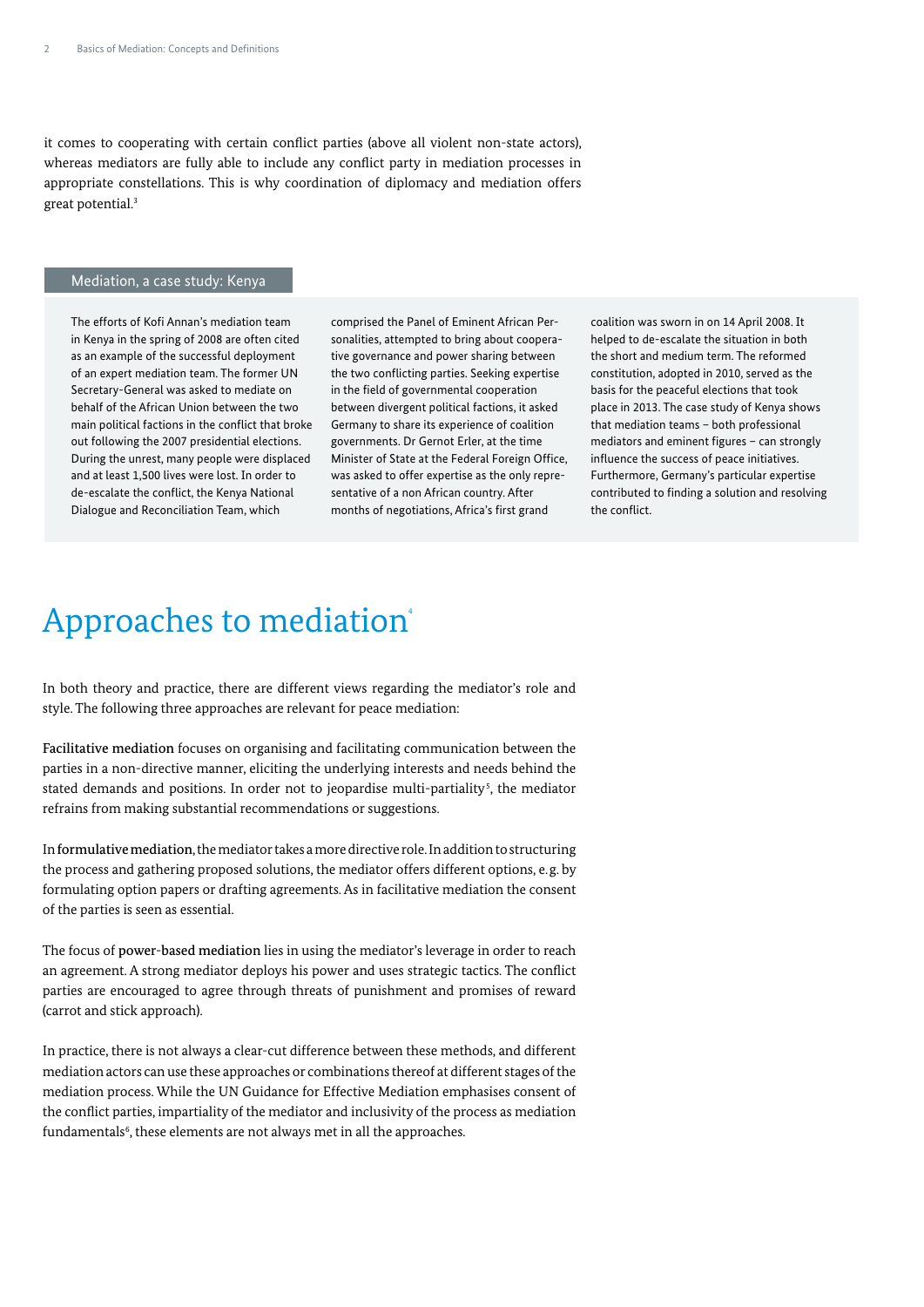

Based on Lederach, John Paul (1997). Building Peace. Sustainable Reconciliation in Divided Societies. Washington D.C.: USIP, p.39, adapted by IMSD. \* Insider Mediators are "trusted and respected insiders at all levels of a conflicted society who have a deep knowledge of the dynamics and context of the conflict and a sensitivity in their contribution to finding solutions that are recognized and valued by the parties themselves". (Hislaire/Smith/Wachira (2011). Insider Mediators in Africa. Prangis: PeaceNexusFoundation, p. 2.)

### Multiple tracks of engagement

Peace processes take place at different societal levels (tracks) and are in often supported by external third parties. The first level (track 1) comprises the leadership of a country (e.g. political and/or military). The second level (track 2) covers leading figures in society such as religious dignitaries, intellectuals, political parties and regional power figures. Track 3 comprises leading civil society figures at the local level and grassroots initiatives. Work on the ground highlighted the need to expand this three-level structure to include a further component: the track 1.5 level, which refers to top-level political decision-makers, yet in informal, non-official settings. These track 1.5 mediation/dialogue processes often serve to sort out and prepare for track 1 talks, develop options and help bring about better comprehension and understanding between conflict parties. The potential offered by peace mediation can only be fully unlocked through coordinated interaction between these tracks. A lasting peace process thus often requires a multi-track approach, which does not only mean conducting activities on all tracks but also interlinking these activities in ways that increase their effectiveness.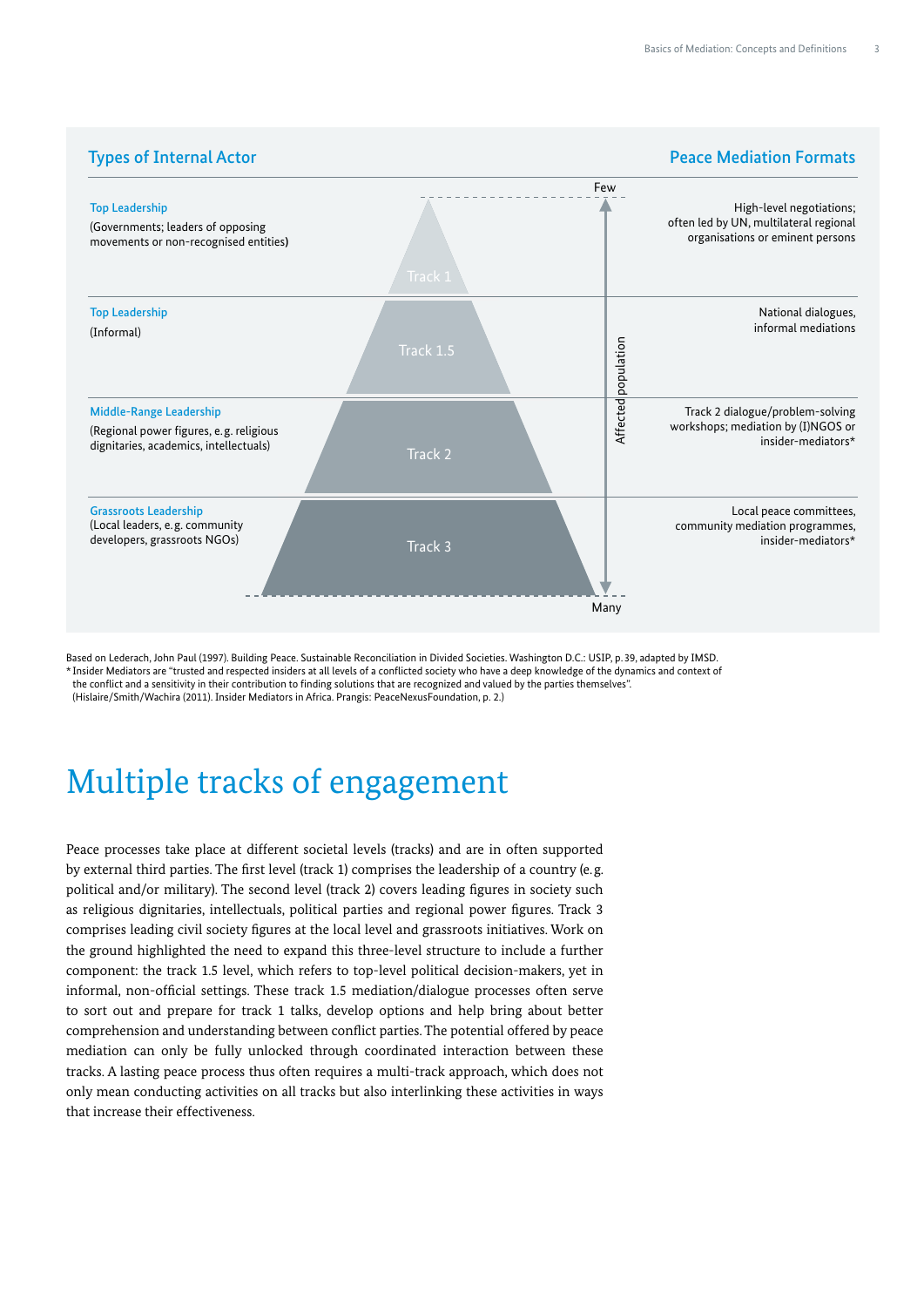## What does a mediator need?

Method-based communication techniques ("mediation micro-skills") can make a substantial difference in peace mediation: the ability to reframe strong statements into nonoffensive comments, eliciting and formulating the true interests of conflicting parties as well as constructively dealing with the typical dynamics of perception in conflicts can lead to real progress. In addition, structured conflict analysis and process design can be used to generate multiple and at times unorthodox entry points for mediation approaches. This needs to be methodically trained and continuously developed.

#### Mediation Process Design

Using the results of comprehensive conflict analysis and building on identified entry points, peace mediation interventions have to be designed carefully before processes start. In the Process Design phase, decisions on objectives, appropriate measures, procedures, formats, strategies, methods and logistics are taken while equally considering relevant norms and operationalising the mediation principles. The resulting design (Process Design) lays out the structure of the process and can serve as a roadmap for third parties. Due to changes within the conflict setting, the Process Design may require continuous and dynamic adaptation.

During Process Design, the following aspects are among the most relevant and should be clarified and structured before the beginning of a process (uncategorised interchangeable order; exemplary questions).

- Objective: What is the overall objective of the process? What does the mandate include and is it aligned with the objective and context of the process?
- Tracks: Which track(s) should be used to fulfil the objective? If multi-track, which approach is to be applied on which track and how should tracks be interlinked?
- Participation: Which actors have to be included with regard to objective and in which manner: active participation/representation/consultation/information (including media/information to the public)?
- Format(s): Which format(s) reflect(s) the objective (direct talks, proximity, shuttle diplomacy, bilateral meetings, working groups, plenary)?
- Procedures (Decision-Making): How should decisions be taken: by majority, by consensus? Is confidentiality necessary?
- Agenda and Sequencing: Who sets the agenda (mediator, conflicting parties, both)? How is the agenda to be structured? a) Easy-to-hard (incremental approach, most common approach); b) Hard-to-easy (most difficult issue first, easier ones later); c) Committee approach (all issues at the same time:
	- "nothing is agreed until everything is agreed"); d) Framework mediation
		- (general agreement first (early in process), details later)
- Timing and Frequency: When are negotiations held in terms of ripeness<sup>7</sup>? How often are they held (regularly, on demand)?
- Third Party Composition: How should the third party be composed in terms of mandate, leverage, perception, expertise? How can coordination be effective?
- Funding and Donors: Who is funding the process and for how long? Do donor interests have to be respected? Might they affect the process?
- Venue(s): Where does mediation (and potential accompanying activities) take place (e.g. in-country, out-of-country)?
- Normative framework: What norms should be considered?<sup>8</sup>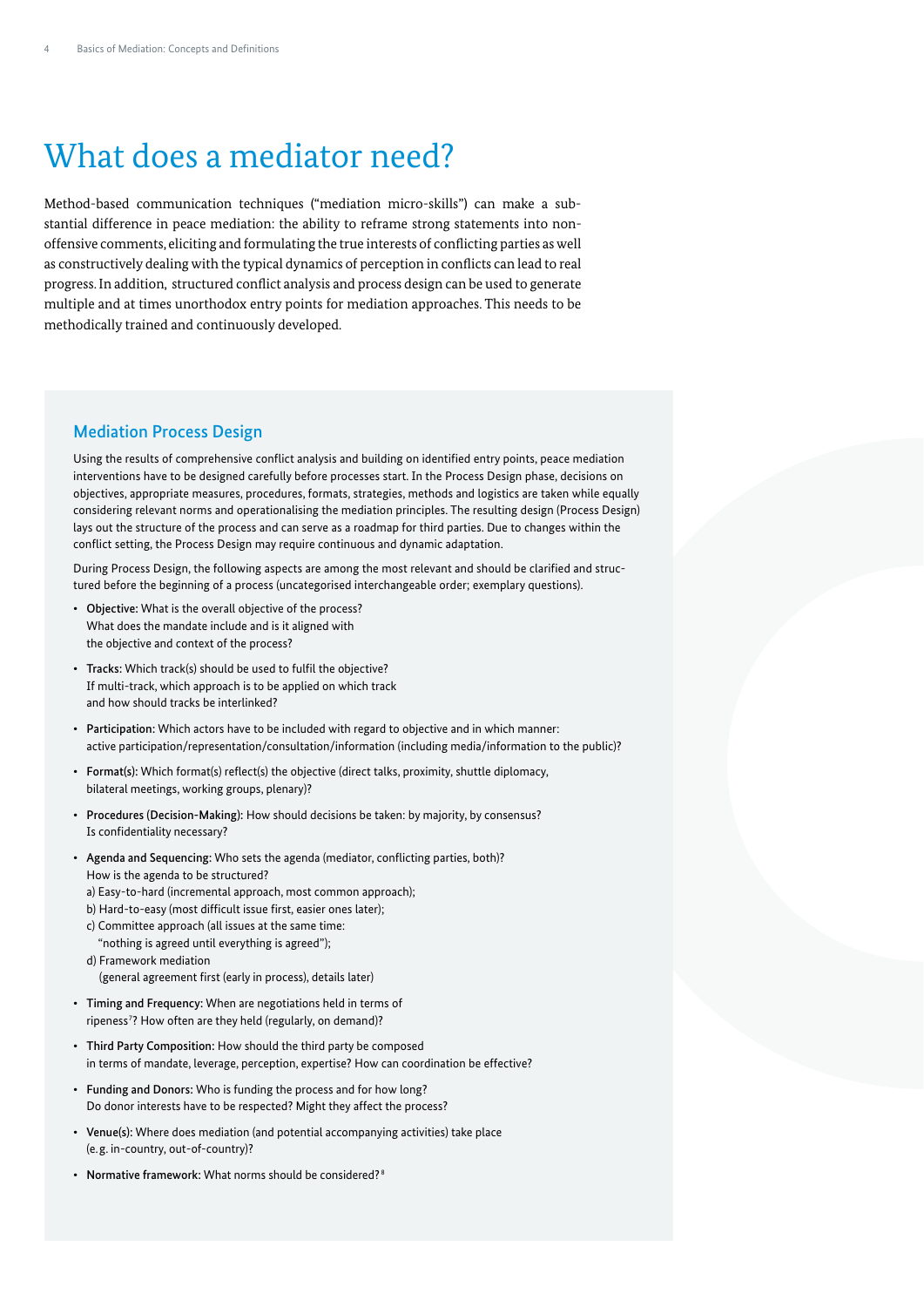### Mediation support

The term "mediation support" refers to methodical, technical, logistical, regional knowledge support provided by experts to mediation processes guided by mediators. The aim of mediation support is to improve and create the conditions needed for mediations/negotiations or longterm peace processes. Target groups and beneficiaries of mediation support include not only mediating third parties, but also conflict parties, interest groups, donor institutions and other supportive actors. Mediation support also covers support in developing mediation structures as well as promoting local mediators. Mediation support can be provided in the following areas:

#### a) Implementation and operational support for mediation processes

Implementing or supporting mediation processes, planning and preparing logistical and organisational elements, methodological, thematic, strategic, psychological or legal advice and collaboration, dovetailing of key stakeholders and processes, monitoring and evaluation, funding.

#### b) Compiling and disseminating expertise

Evaluating mediation processes (lessons learned), and further developing concepts and instruments, developing analysis on conflicts, stakeholders and relevant topics such as religion, ethnicity, human rights, gender, drafting laws and constitutions, etc., as well as developing guidelines, good practice standards and codes of conduct for mediation.

#### c) Capacity building

Training on acquiring methodological, thematic and normative knowledge and practical mediation skills, workshops on boosting human and institutional skills and expertise, coaching and mentoring of mediators/diplomats to enhance their skills, e.g. in the fields of communication, negotiation and designing processes, preparing conflict parties for mediation processes.

#### Mediation support, a case study: Sudan

Against the background of different, decadeslong armed and political conflicts, in January 2014, Sudan's President Omar al-Bashir announced an inclusive national dialogue. In order to support the official dialogue process at the track 1.5 level, the Federal Foreign Office (AA), the Berghof Foundation and the German Institute for International and Security Affairs (SWP) are working together to implement *Project Sudan: Support to National Dialogue and Reconciliation*. The project seeks to support trust and consensus building within the opposition groups and enable the two parties to discuss arrangements for joint meetings at numerous talks.

The project conducts mediation between the parties as well as facilitating unified positions within the opposition. The mediation format

links the Berghof Foundation, the AA and the African Union High Implementation Panel (AUHIP), which agreed a strategic partnership with Germany. The mediation activities ranged from informal meetings between the opposition and government hosted by the AA and Berghof Foundation, to co-chairing with the AUHIP the formal negotiations between the Government of Sudan and the Sudan People's Liberation Movement North in Berlin, Germany. Meditation support activities conducted by the Berghof Foundation aimed to support the parties in preparing, carrying out and evaluating informal and formal meetings in Addis Ababa and various other venues.

Following a long preparation phase, ongoing consultations with the Sudanese Government and opposition groups, intensive, trust

building communication with other relevant stakeholders and close collaboration with the African Union High Implementation Panel (AUHIP) and the international community, in February 2015 the German initiative managed to bring together the main opposition groups in Berlin for a national dialogue. At the meeting, the groups represented signed the Berlin Declaration, agreeing to take part in a preparatory meeting for the national dialogue in Addis Ababa.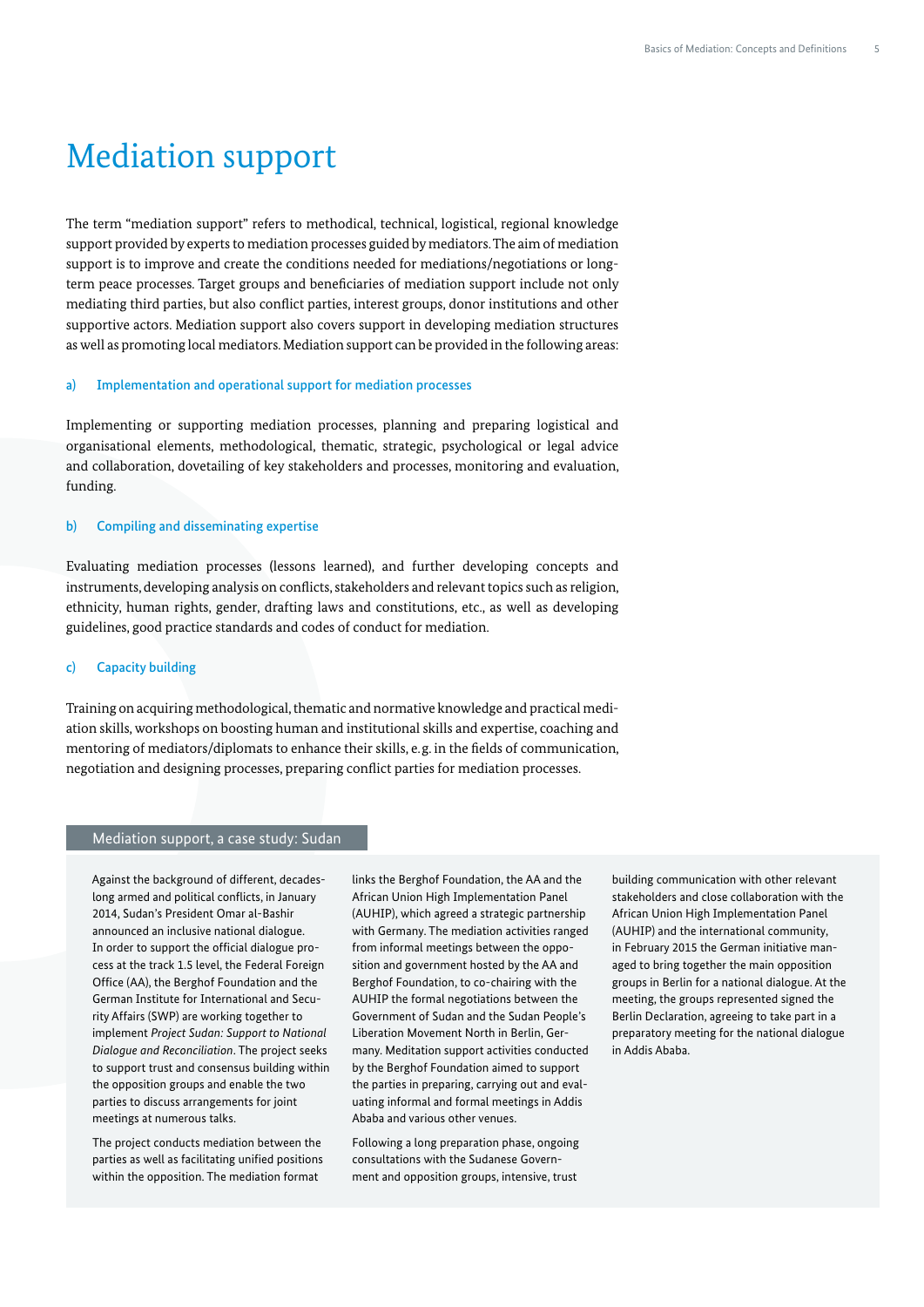#### d) Developing/expanding mediation structures

Providing support and advice in establishing mediation at the political level, in legislative processes related to mediation, in integrating mediation support departments in ministries and international organisations, in developing and managing expertise on mediation, in the design and setup of fixed standby teams and external pools of experts (rosters) as well as in developing conflict management systems and mediation infrastructure, i.e. mediation centres, contact points for mediation, and embedding them in their respective legal/ political/social context.

### Dialogue facilitation

The facilitation of dialogues through third parties is subsumed under the term "peace mediation", because it has a vast overlap with mediation, particularly the facilitative style of mediation. While mediation attempts to reach substantial agreements that solve issues at the heart of a conflict, the primary aim of dialogue is to learn more and understand better the views and needs of the opponent and thereby transform the relationship, create trust and in many cases lay the ground for substantive agreements at a later stage. Dialogues on track 1.5, track 2 or 3 are often initiated in order to explore readiness for official negotiations, when formal peace talks are stalled, in order to broaden public participation and support for existing official peace processes or to secure sustainable implementation of peace agreements. They are thus an essential component of an effective multi-track approach.

Dialogues are usually facilitated by a third party whose role, methods and skills are very similar to those of a facilitative mediator: Dialogue facilitators help the stakeholders involved to communicate their own positions and interests, to understand those of the other side, to de-escalate contentious topics by phrasing them differently and foster mutual understanding.9

### Support to national dialogue

National dialogues are nationally owned political processes aimed at generating consensus among a broad range of national stakeholders in times of deep political crisis, in postwar situations or during far-reaching political transitions. National dialogues offer the opportunity to work on a comprehensive range of topics. Moreover, while often only a limited number of stakeholders are involved in mediation processes, national dialogue processes seek to involve a broad spectrum of predominantly local stakeholders. Despite the fact that in a national dialogue there is no official mediator, there are regular chairs for plenary sessions and working groups who moderate with a mediation-based approach. The process is often supported technically by third party actors and can thus be seen as being part of peace mediation.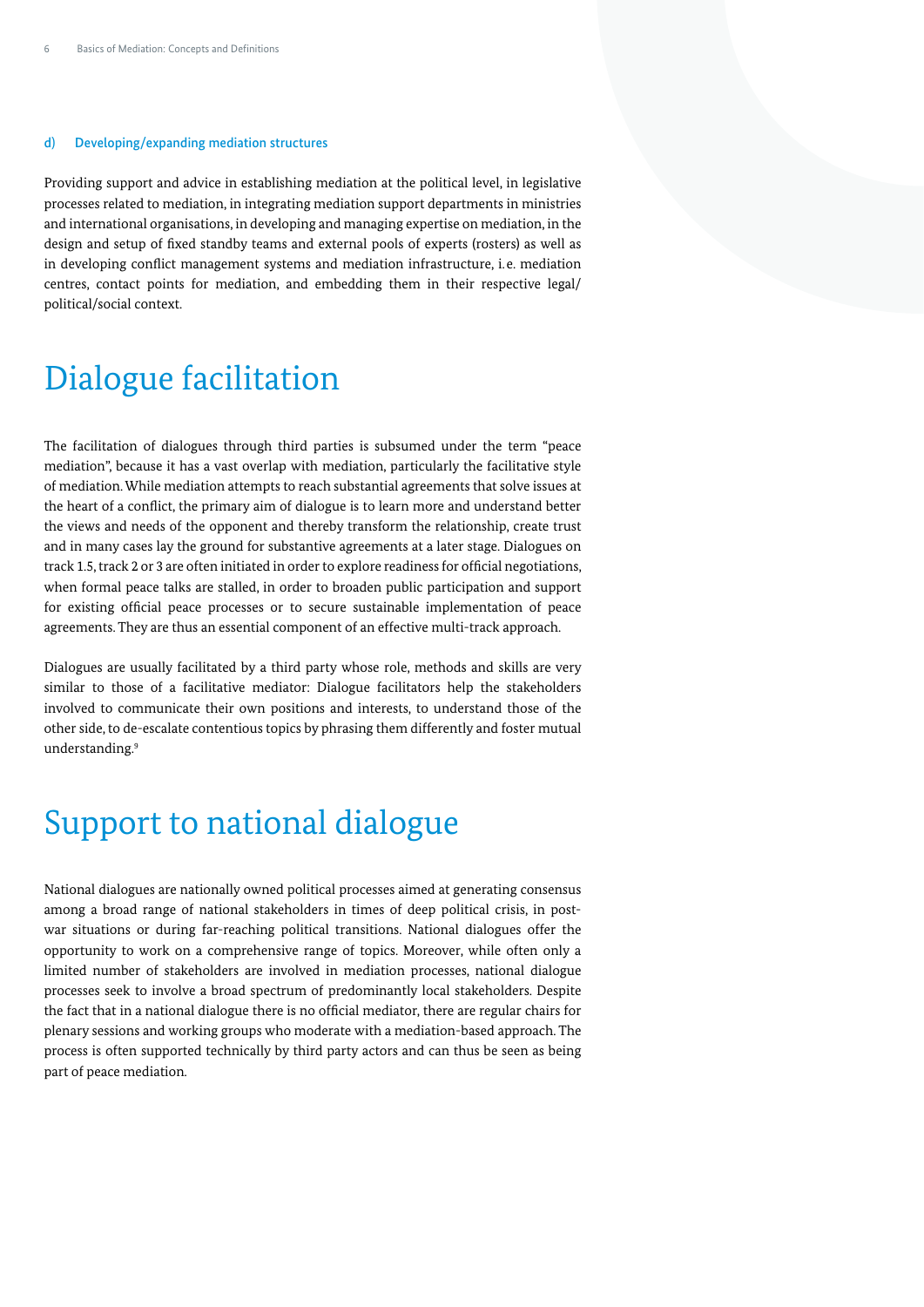#### Support to national dialogue, a case study: Yemen

When Yemen was on the brink of civil war in 2011, the GCC initiative (Gulf Cooperation Council) presented a roadmap for a political transition process. Its main elements included a transfer of power to an interim president, the establishment of a government of national unity and the organisation of a National Dialogue Conference (NDC) to lay the foundations for a new constitution in Yemen. The NDC convened over ten months with a total of 565 delegates from the various political and social components of Yemeni society (the main political parties, parts of the Southern Movement, the Houthis, independent women and young people's groups as well as other civil-society actors. The conference's agenda covered a broad range of issues of national concern and concluded with more than 1,700 recommendations.

On invitation of the main political parties and President Abdul Rabo Mansour Hadi, the Berghof Foundation and its Yemeni partner

organisation, the Political Development Forum (PDF), established the National Dialogue Support Programme (NDSP) in 2012 with financial and political support from the German Federal Foreign Office. The main aim of the programme was to support an inclusive Yemeni-led national dialogue process. Activities in the framework of the NDSP comprised capacity-building measures, process advice and support through thematic expertise. The programme provided facilitation support, negotiation and dialogue trainings, thematic mappings, as well as analysis papers, coaching and public education materials.

Since the escalation of the crisis in Yemen at the end of 2014, the NDSP organised a series of inclusive multiparty consultations (with the conflict stakeholders and political parties) in- and outside the country to support consensus-building among the Yemeni actors. These high-level meetings are organized in close cooperation with the Office of the UN Special

Envoy to Yemen and seek to complement and strengthen the official UN-led track-I negotiations through an informal track-II dialogue process. The programme further provides thematic support to help the Yemeni parties to develop concrete problem-solving mechanisms and to identify pathways out of the crisis. In this context, crucial issues such as interim security measures and confidence-building mechanisms, the restoration of state institutions, elements of a transition roadmap, mechanisms of inclusion and the division of powers, the organization of a future political dialogue in Yemen, as well as ways to strengthen local governance structures were tackled by the different groups.

The experiences made in Yemen have highlighted that, at times, it is important (if not imperative) to readjust ongoing efforts of peace support in order to adapt to fast-changing conflict environments. Building long-term relationships of trust and reliability is often key for sustaining this support also in times of escalated conflict and societal polarization. While the conceptual distinction between mediation, mediation support and national dialogues is theoretically useful and crucial to understand and develop tailor-made approaches, the change (or escalation) of conflict dynamics often requires parties to find new ways of paving the path to peace. In light of this, the potential and purpose of international third party support in peace processes has to be understood as a dynamic and interdependent endeavour.

#### References

- 1 The members of the IMSD are: the Berghof Foundation, the Center for Peace Mediation (CPM) at the European University Viadrina, the CSSP – Berlin Center for Integrative Mediation, inmedio berlin – institut für mediation. consulting. development and the Center for International Peace Operations (ZIF).
- 2 United Nations (2012). Guidance for Effective Mediation, p.4.
- 3 Federal Foreign Office and Initiative Mediation Support Deutschland (2015). Germany as Mediator Peace Mediation and Mediation Support in German Foreign Policy (conference report). Berlin: Federal Foreign Office and Initiative Mediation Support Deutschland, p.12.
- 4 Jonathan Wilkenfeld/Kathlee Young/Victor Asal/David Quinn, "Mediating International Crises", in: Journal of Conflict Resolution (2003), 279–301; Lanz, David, Wählisch, Martin, Kirchhoff, Lars and Siegfried, Martin (2008). Evaluating Peace Mediation. Brussels: Initiative for Peacebuilding, p.10.
- 5 Besides impartiality, definitions such as omni-partiality or multi-partiality are used by practitioners, putting a stronger<br>emphasis on the ability of mediators to understand the interests and concerns of all the key act
- 6 Other mediation fundamentals outlined in the UN Guidance are Preparedness, National ownership, International law and Normative frameworks, Coherence/Coordination and Complementary of the mediation effort.
- 7 The concept of a ripe moment assumes that parties resolve their conflict only when they are ready to do so, which they are under certain conditions: Zartman, I. W., 2000, 'Ripeness: The Hurting Stalemate and Beyond', in Stern, P. and Druckman, D., eds., 2000, International Conflict Resolution after the Cold War, Washington, National Academy Press.
- 8 For further details see Fact Sheet "Normativer Bezugsrahmen und völkerrechtliche Grundlagen der Friedensmediation", to be published in Spring 2017.
- 9 Berghof Foundation (2012) Berghof Glossary on Conflict Transformation. Berlin: Berghof Foundation, p.28f.